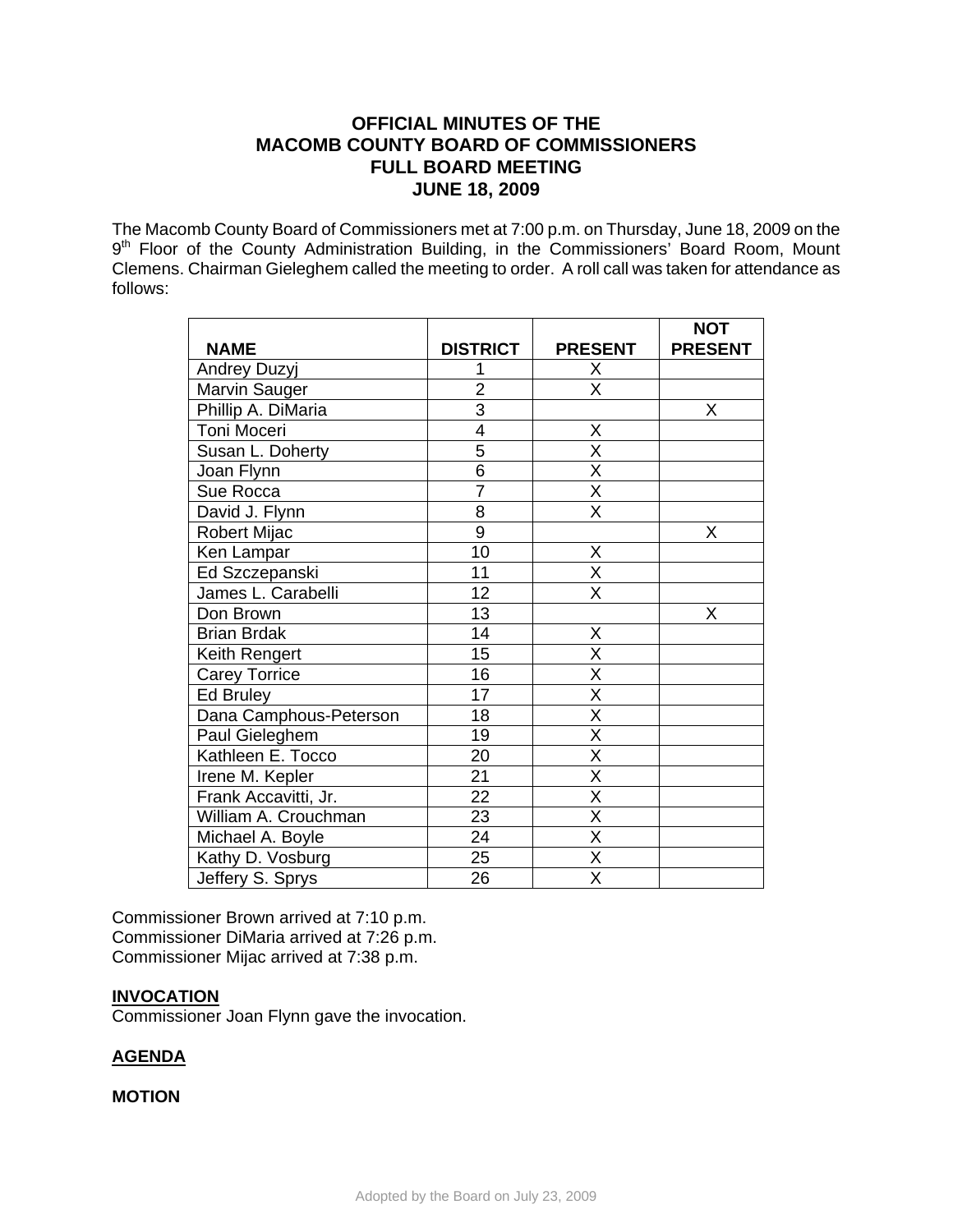MACOMB COUNTY BOARD OF COMMISSIONERS FULL BOARD MEETING OFFICIAL MINUTES June 18, 2009 A motion was made by Commissioner Szczepanski, to adopt the agenda, **AS AMENDED TO INCLUDE ITEM 10h**, supported by Commissioner Camphous-Peterson. **THE MOTION CARRIED.** 

### **MINUTES**

### **MOTION**

A motion was made by Commissioner Duzyj, to approve the minutes dated May 21, 2009, (Special and Regular), supported by Commissioner Accavitti. **THE MOTION CARRIED**.

#### **PRESENTATIONS**

- a) Resolution was presented to Larissa Woryk by Commissioner Duzyj.
- b) Resolution was presented to Roy Schwark by Commissioner Rengert.
- c) NACo Awards were presented to the following departments:
	- -Clerk's Office (presented by Board Chair and Commissioner Vosburg) -Clerk/Register of Deeds Office (presented by Board Chair and Commissioner Vosburg) -MSU Extension (presented by Board Chair and Commissioner D. Flynn) -Senior Citizen Services (presented by Board Chair and Commissioner Rocca)

### **PUBLIC PARTICIPATION**

None

### *COMMITTEE REPORTS*

### **BUILDING, ROADS AND PUBLIC WORKS COMMITTEE – June 8, 2009**

The clerk read the recommendations from the Building, Roads and Public Works Committee and a motion was made by Chair Duzyj, supported by Vice-Chair Carabelli, to adopt the committee recommendations:

Commissioner Bruley asked to separate Item #2. There were NO objections. Commissioner Moceri asked to separate Item #3. There were NO objections. Commissioner Szczepanski asked to separate Item #4. There were NO objections.

1. Authorize payment of the following invoice:

Juvenile Justice Center-Phase II Bernco, Inc. \$39,659.80

Further, funds are available in the capital budget.

# **THE MOTION CARRIED.**

### **SEPARATED MOTION**

2. Approve the request from the City of Mt. Clemens and the Downtown Development Authority as follows:

| <b>DATE</b><br>June 26, 2009 | <b>FACILITY</b><br><b>Parking Structure</b> | <b>EVENT</b><br><b>Stars &amp; Stripes</b><br>Festival | <b>PURPOSE</b><br>Parking       |
|------------------------------|---------------------------------------------|--------------------------------------------------------|---------------------------------|
|                              | Entranceway apron<br>to parking structure   | <b>Stars &amp; Stripes</b><br>Festival                 | Parking of 2<br>supply trailers |
| August 1, 2009               | Court Building steps                        | <b>Bud Light Classic</b><br>Car Cruise                 | Disc Jockey<br>set-up           |

Adopted by the Board on July 23, 2009 Page 2 of 10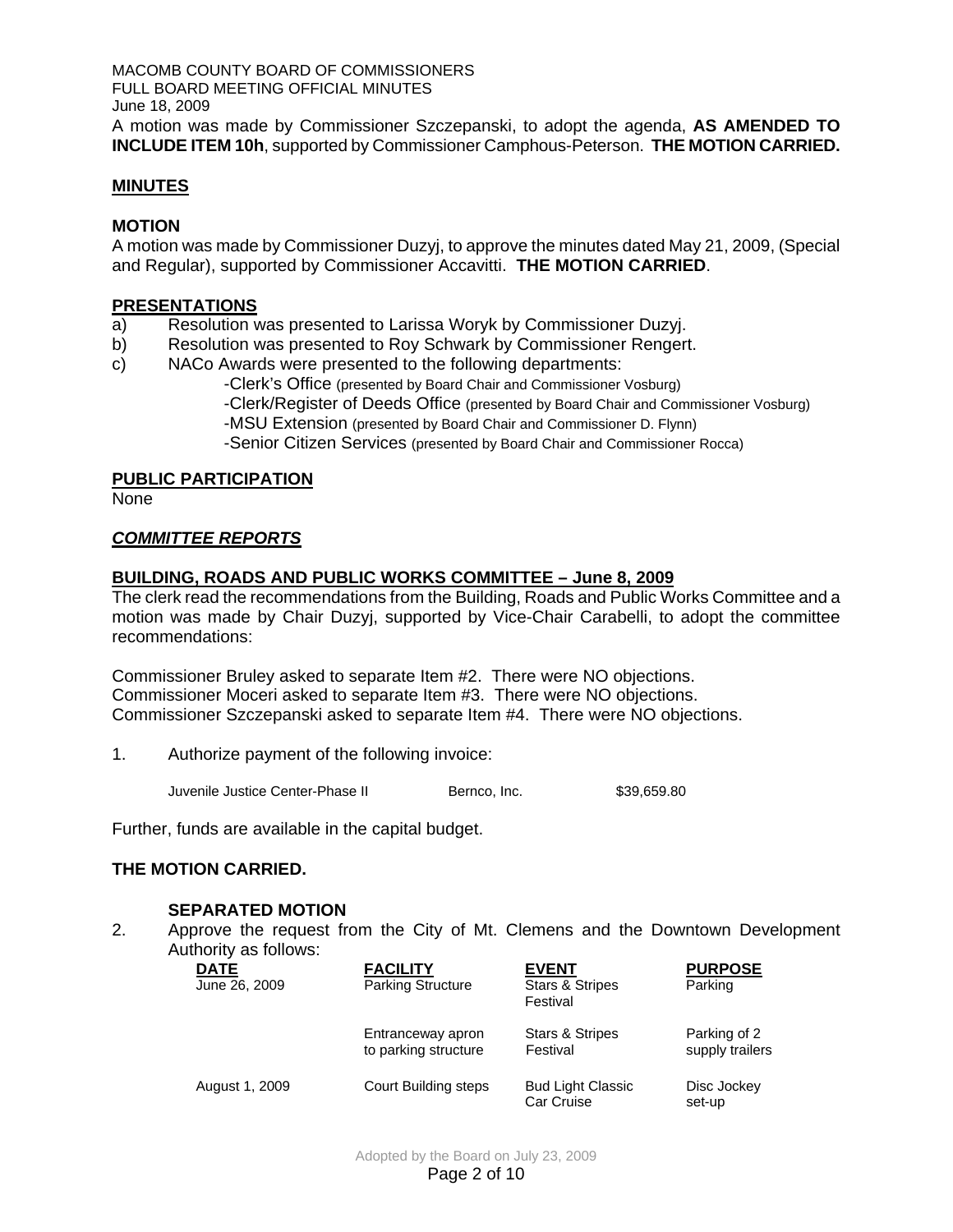MACOMB COUNTY BOARD OF COMMISSIONERS FULL BOARD MEETING OFFICIAL MINUTES June 18, 2009

| Dec. 31, 2009 | <b>Parking Structure</b> | New Year's Eve | Launching of |
|---------------|--------------------------|----------------|--------------|
|               |                          | Gala           | fireworks    |

Also, a parking fee of \$5 per vehicle will be charged for the June  $26<sup>th</sup>$  event; further, liability insurance naming the county as an additional insured will be provided along with a fire watch for the New Year's Eve Gala on December 31, 2009.

### **MOTION TO AMEND**

A motion was made by Commissioner Bruley, to amend the motion to add that on Saturday, June 27, 2009 for the Stars and Stripes Festival a parking fee of \$8 per vehicle be charged and to have the parking structure open all day and authorize the Department Director, if there is a demand, to open on June 28<sup>th</sup> for same fee, supported by Commissioner Szczepanski.

#### **THE AMENDED MOTION CARRIED.**

#### **THE SEPARATED MOTION AS AMENDED CARRIED.**

#### **SEPARATED MOTION**

3. Approve the activities and budget for the Energy Efficiency and Conservation Block Grant Program, as outlined. (Record Szczepanski NO vote)

#### **MOTION TO AMEND**

A motion to amend was made by Commissioner Moceri, to increase the amount for the retrofitting light fixtures from \$135,000 to \$200,000, and to add a Monitoring System for \$16,070, Occupancy Sensors for \$2,500 and Technical Energy Audit (TEA) for the Court Building at \$47,810, supported by Commissioner Doherty.

#### **FRIENDLY AMENDMENT**

Commissioner Carabelli offered a friendly amendment to the motion to amend to add a change in the revolving energy fund from \$149,280, to \$134,850. Commissioner Moceri accepted the friendly amendment.

### **THE AMENDED M0TION WITH THE FRIENDLY AMENDMENT CARRIED.**

#### **MOTION TO AMEND**

A motion to amend was made by Commissioner Szczepanski to remove the entire paragraph under second bullet point that begins with "The maximum allotment" subsequently removing the Revolving Energy Fund from this program, supported by Commissioner Rengert.

### **MOTION TO CALL THE QUESTION**

A motion was made was made by Commissioner Crouchman, to call the question, supported by Commissioner D. Flynn. **THE MOTION CARRIED.** (Record Szczepanski NO vote)

A roll call vote was taken on amendment:

Voting Yes were: Rengert, Szczepanski and Vosburg. There were 3 Yes votes.

Voting No were: Accavitti, Boyle, Brdak, Brown, Bruley, Camphous-Peterson, Carabelli, Crouchman, DiMaria, Doherty, Duzyj, D. Flynn, J. Flynn, Kepler, Lampar, Mijac, Moceri, Rocca, Sauger, Sprys, Tocco, Torrice and Gieleghem. There were 23 No votes.

### **THE MOTION TO AMEND FAILED.**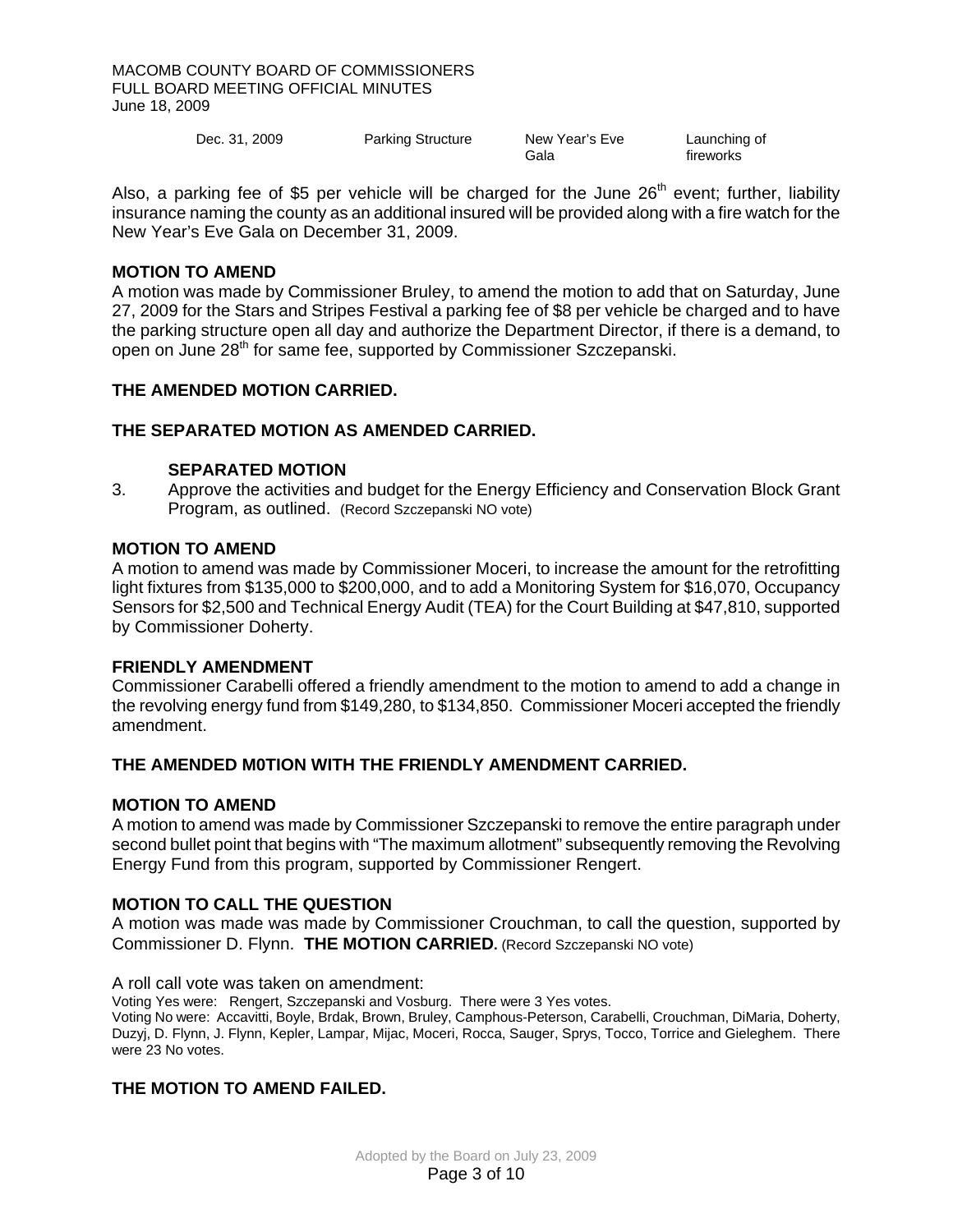### **SEPARATED MOTION**

4. Adopt the State of Michigan's energy savings goal of 20 percent by December 31, 2015 for county buildings. (Record Szczepanski NO vote)

**THE MOTION CARRIED.** (Record Szczepanski and Vosburg NO votes)

### **PUBLIC SAFETY AND CORRECTIONS COMMITTEE – June 9, 2009**

The clerk read the recommendations from the Public Safety and Corrections Committee and a motion was made by Chair DiMaria, supported by Vice-Chair Boyle, to adopt the committee recommendations:

- 1. Concur with the Sheriff's Office request to purchase 28 Glock Model 22c handguns and associated equipment, and the refurbishment/update of the SWAT H&K G36 rifles. Price not to exceed \$120,000. Funding is available in the set state forfeiture account, #22930536.
- 2. Authorize Macomb County Community Corrections to apply for a second Edward Byrne Memorial Justice Assistance Grant (JAG) funding for 2009. A total of \$350,452 was allocated to local jurisdictions that include Macomb County, Warren, Eastpointe, Mount Clemens, Roseville, St. Clair Shores, Sterling Heights, Chesterfield Township, Clinton Township, and Shelby Township. Authorize the county to act as fiduciary for these funds and enter into a memorandum of understanding regarding the same. This federal grant program does not require any local/county match funds.

### **THE MOTION CARRIED.**

# **ADMINISTRATIVE SERVICES COMMITTEE – June 10, 2009**

The clerk read the recommendation from the Administrative Services Committee and a motion was made by Chair Vosburg, supported by Vice-Chair Sauger, to adopt the committee recommendation:

1. Concur with the recommendation of John Anderson, Director of Risk Management, John Foster, Assistant Finance Director and Frank Krycia, Assistant Corporation Counsel (the review panel) in selecting the lowest priced bidder, Nickel & Saph, Inc., as Macomb County's property and casualty insurance agent of record for a two year period, August 1, 2009 through July 31, 2011.

# **THE MOTION CARRIED.**

# **PLANNING & ECONOMIC DEVELOPMENT COMMITTEE– June 10, 2009**

The clerk read the recommendations from the Planning & Economic Development Committee and a motion was made by Co-Chairs Carabelli & Bruley, supported by Vice-Chair D. Flynn, to adopt the committee recommendations:

1. Authorize the submittal to HUD of a substantial amendment to the 2008 CDBG Program for \$449,751 of stimulus funding.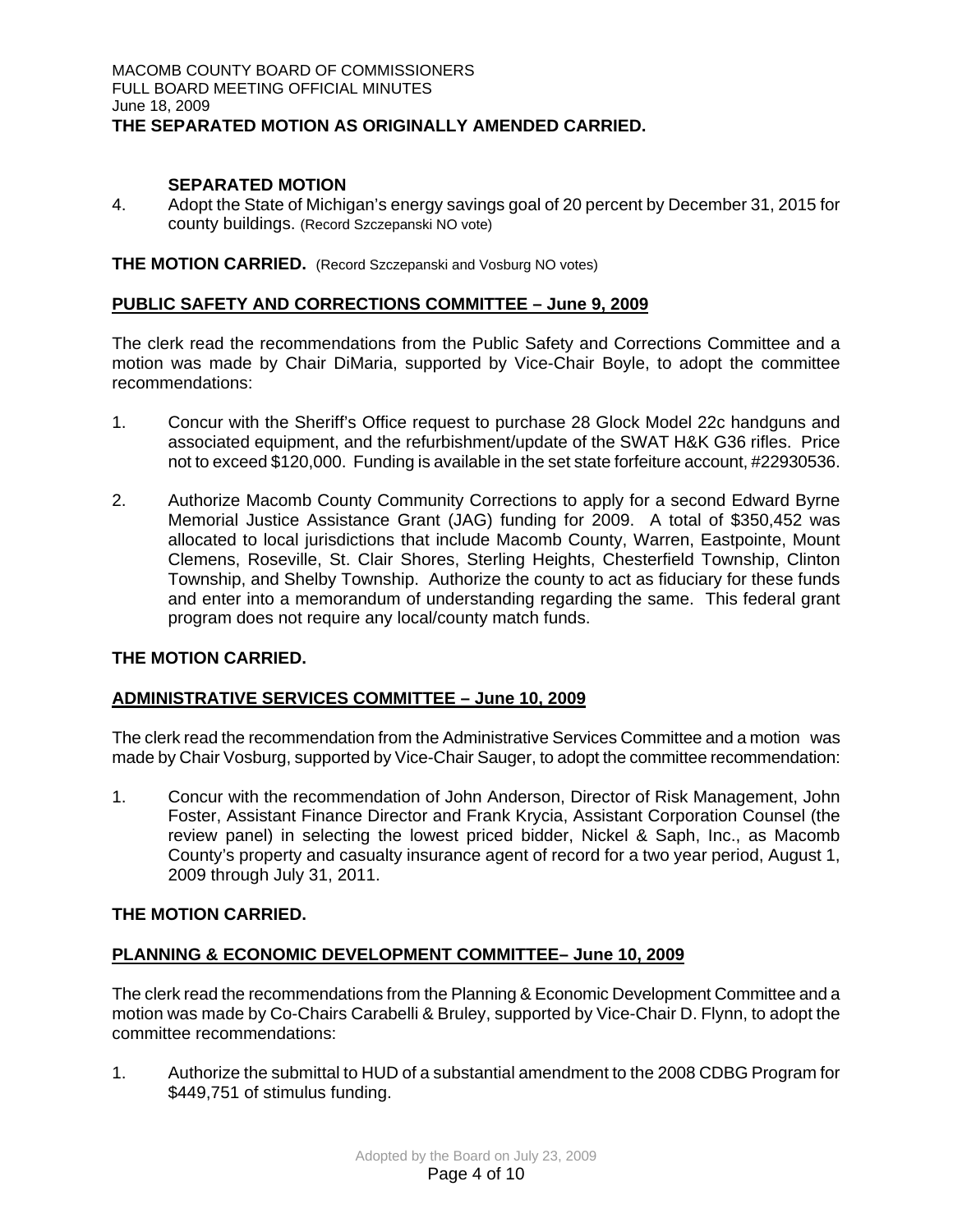2. Authorize the Planning and Economic Development Department to partner with Home Renewal Systems in order to submit grant requests to HUD for NSP2 funding.

### **THE MOTION CARRIED.**

### **EDUCATION AND TRAINING COMMITTEE – June 10, 2009**

The clerk read the recommendations from the Education and Training Committee and a motion was made by Chair D. Flynn, supported by Vice-Chair Moceri, to adopt the committee recommendations:

- 1. Authorize MSU Extension to accept a grant with the United Way of Southeast Michigan for \$67,500 to expand and provide financial management and housing education to Macomb County families from July 1, 2009 through June 30, 2010; Two part-time Educator I's and a part-time Account Clerk IV will be hired to implement the program.
- 2. Authorize MSU Extension to accept a grant from the Macomb Intermediate School District for \$68,000 to provide parent education for identified Macomb County families from July 1, 2009 through June 30, 2010; two part-time Educator I's and a part-time Account Clerk IV will be hired to implement the program.

### **THE MOTION CARRIED.**

### **HEALTH & ENVIRONMENTAL SERVICES COMMITTEE– June 11, 2009**

The clerk read the recommendation from the Health & Environmental Services Committee and a motion was made by Chair Camphous-Peterson, supported by Vice-Chair J. Flynn, to adopt the committee recommendation:

- 1. Concur with the recommendation of the Macomb County Health Department to discontinue coordinating the Children's Health Fair.
- 2. Authorize the Health Department to continue its ongoing efforts to prepare the auditorium in the Mt. Clemens office for reconfiguration into a Health Department Emergency Coordination Center (ECC) when necessary.

### **THE MOTION CARRIED.**

### **PUBLIC SERVICES COMMITTEE – June 11, 2009**

The clerk read the recommendation from the Public Services Committee and a motion was made by Chair Torrice, supported by Vice-Chair Tocco, to adopt the committee recommendation:

1. Approve and authorize the following:

Submission of the Macomb County Community Services Agency's Head Start Expansion Proposal for 2009;

Submission of the Macomb County Community Services Agency's Early Head Start Proposal for 2009;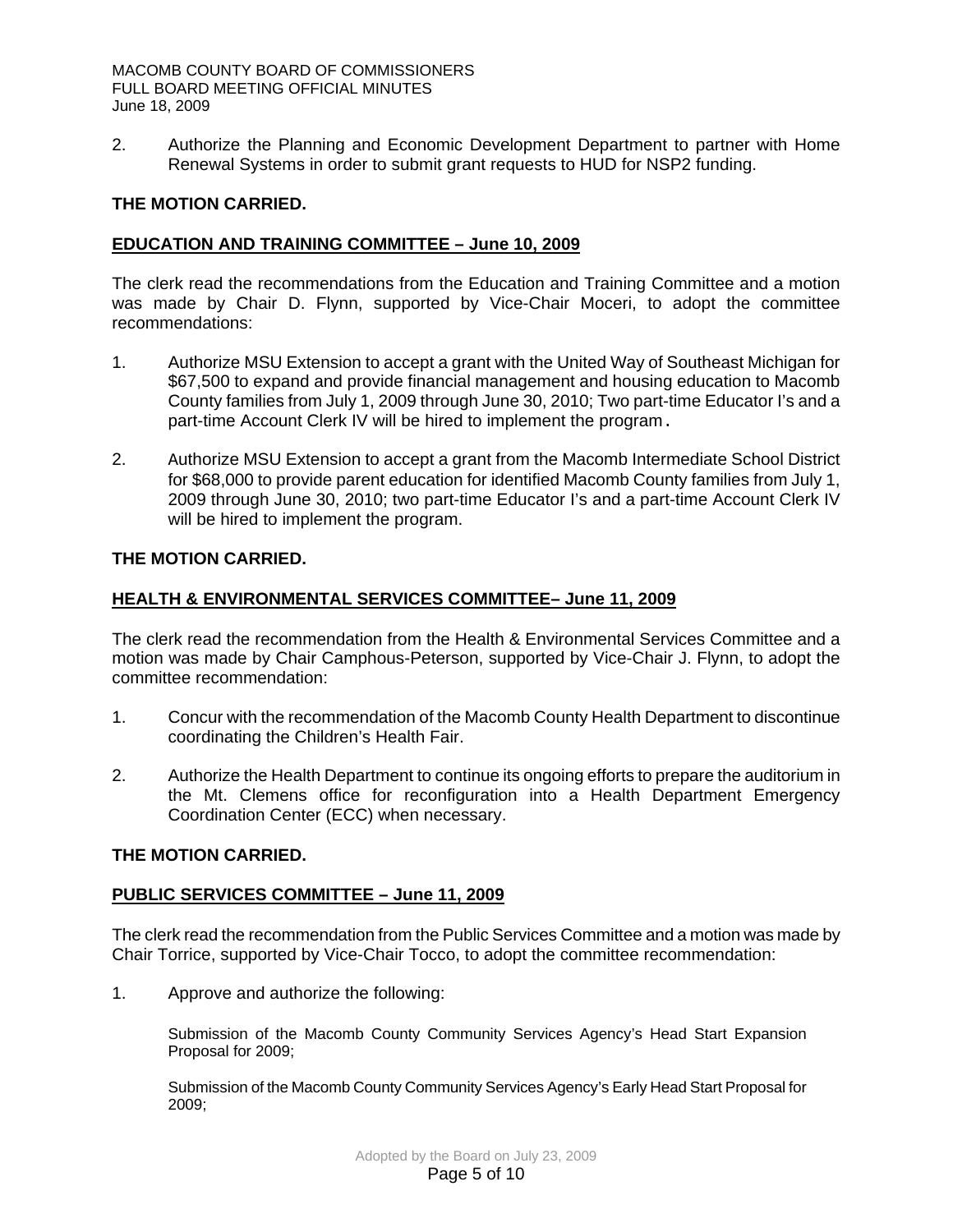Submission of the Macomb County Community Services Agency's Senior Citizens Chore Program Plan for fiscal year 2009-10;

Submission of the Macomb County Community Services Agency's Senior Citizens Home Injury Control Program Plan for fiscal year 2009-10; Submission of the Macomb County Community Services Agency's Senior Citizens Nutrition Program Plan for fiscal year 2009-10 and

The Macomb County Community Services Agency to receive \$196,521 from the Federal Emergency Food and Shelter Program through United Way for Southeastern Michigan.

### **THE MOTION CARRIED.**

### **PERSONNEL COMMITTEE – June 15, 2009**

The clerk read the recommendations from the Personnel Committee and a motion was made by Chair Mijac, supported by Vice-Chair Tocco, to adopt the committee recommendations:

- 1. Approve the reconfirmation of one Secretary for the Community Mental Health Department. (Record "NO" votes for Brown, Carabelli, Sprys and Szczepanski)
- 2. Approve a classification title change from Assistant Director to Reference & Research Center Manager at the Macomb County Reference & Research Center.
- 3. Approve ratification of a three-year labor agreement with the Technical, Professional and Office Workers Association of Michigan (TPOAM) representing certain employees in the Family Court-Juvenile Division and Juvenile Justice Center from January 12, 2008 to December 31, 2010. (Record "NO" vote for Brown)

### **THE MOTION CARRIED.**

### **BUDGET COMMITTEE – June 16, 2009**

The clerk read the recommendations from the Budget Committee and a motion was made by Chair Brdak, supported by Vice-Chair Sprys, to adopt the committee recommendations:

- 1. Approve the Protective Service Officers (Blue Coats) and 35 employees on the waiting list to pay \$16 per month, through payroll deduction, to park on level E or F (Public) in the parking structure without a guarantee of a space.
- 2. Authorize the opening of the Macomb County Juvenile Justice Center's Phase II through the creation, posting and filling of 16 full-time positions including three Case Managers, two Aftercare Specialists (Grant- Funded), and 13 Youth Specialists. Furthermore, be it resolved that \$375,320 in funds be transferred from the Macomb County Family Division of the Circuit Court's Child Care Fund to the Juvenile Justice Center to cover the cost of staffing and operations to the end of the fiscal year at no additional costs to the county. (Record "NO" vote for Sprys)
- 3. Amend the budget to provide for visiting judges at the 42-II District Court (New Baltimore) in the amount of \$25,000.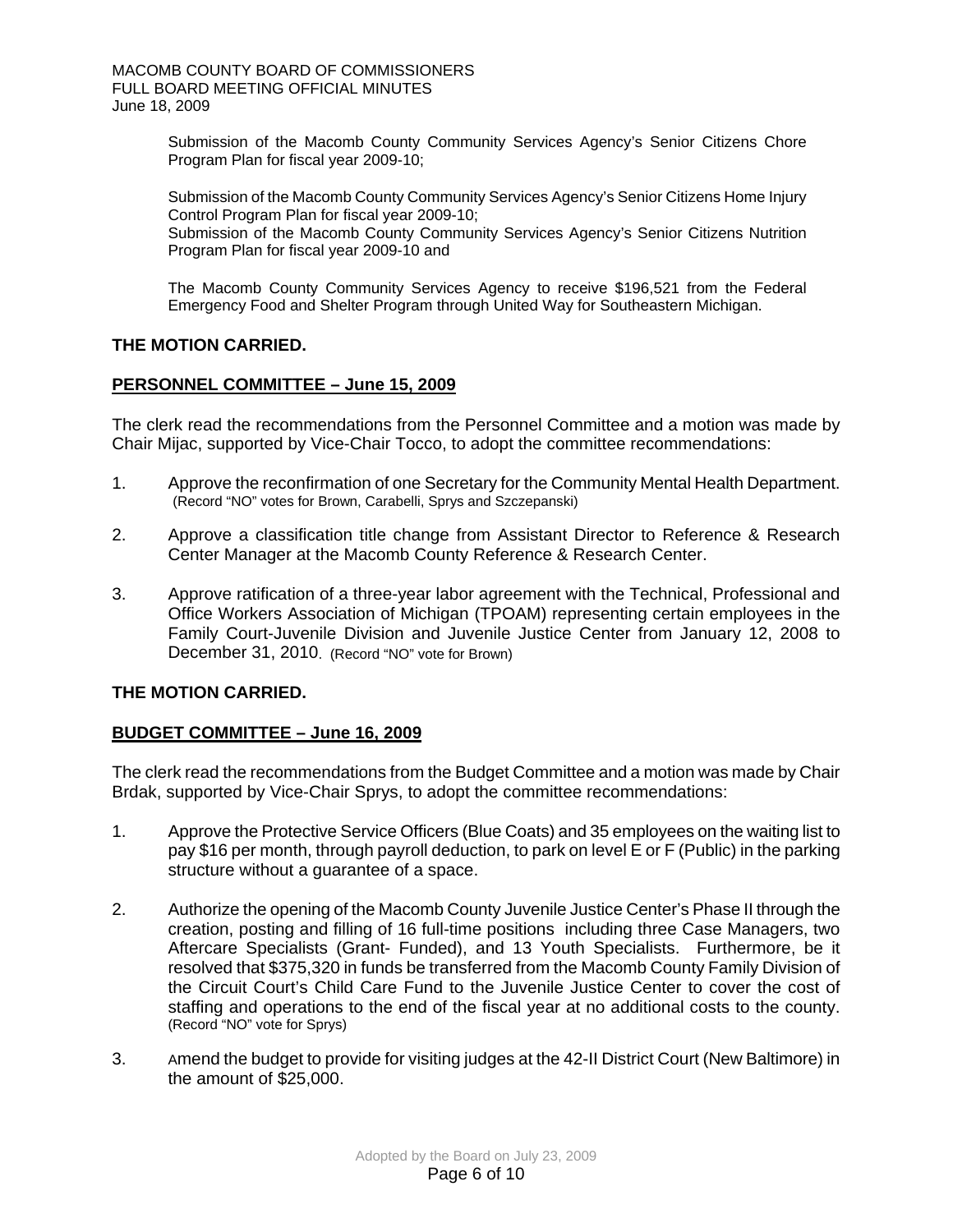MACOMB COUNTY BOARD OF COMMISSIONERS FULL BOARD MEETING OFFICIAL MINUTES June 18, 2009

- 4. Approve continued funding of \$10,000 from the county general fund for the Grandparents Raising Grandchildren clerical support position for the period of October 1, 2009 to September 30, 2010.
- 5. Concur with the Director of Senior Services Department to re-establish Macomb Emergency needs for Seniors (M.E.N.S.) fund and gain access to M.E.N.S. funds currently held in Senior Services Special Needs account #210 / 87095.

# **THE MOTION CARRIED.**

# **FINANCE COMMITTEE – June 17, 2009**

The clerk read the recommendation from the Finance Committee and a motion was made by Chair Kepler, supported by Vice-Chair Bruley, to adopt the committee recommendation:

- 1. Approve the monthly bills (with corrections, deletions and/or addenda) and authorize payment; further, to approve the payroll in the amount of \$10,012,618.76 with necessary modifications to the appropriations. (Sprys abstaining from bills for Adam Latra (fees-defense attorneys) and Torrice abstaining from bills for Torrice and Zalewski, PLLC (fees-defense attorneys.)
- 2. Approve ratification of a three-year labor agreement with the United Auto Workers (UAW) Local 889 – Probate Court/Corporation Counsel from January 1, 2008 to December 31, 2010. (Record "NO" vote for Brown)

### **THE MOTION CARRIED.**

### **RESOLUTIONS/TRIBUTES**

### **MOTION**

A motion was made by Commissioner Camphous-Peterson, to adopt the following Resolutions in their entirety, supported by Commissioner Duzyj:

| Res. No. 09-50 | Commending Larissa Woryk on the Honor of Competing in the National<br>Spelling Bee in Washington D.C. (offered by Duzyj; recommended by Buildings,<br>Roads & Public Works Committee on 06/0809) |
|----------------|--------------------------------------------------------------------------------------------------------------------------------------------------------------------------------------------------|
| Res. No. 09-52 | Commending Tom Morley for his Many Years on the Water Quality Board<br>(offered by Camphous-Peterson; recommended by Health & Environmental Services<br>Committee on 06/11/09)                   |
| Res. No. 09-51 | Commending Roy Schwark for his Many Years on the Water Quality Board<br>(offered by Rengert; recommended by Health & Environmental Services Committee on<br>06/11/09)                            |
| Res. No. 09-53 | Commending Del Becker for her Many Years on the Community Mental<br>Health Board (offered by Gieleghem; recommended by Health & Environmental Services<br>Committee on 06/11/09)                 |
| Res. No. 09-54 | Commending Gerald DeMaiere for his Many Years on the Water Quality<br>Board (offered by Rocca; recommended by Health & Environmental Services Committee on<br>06/11/09)                          |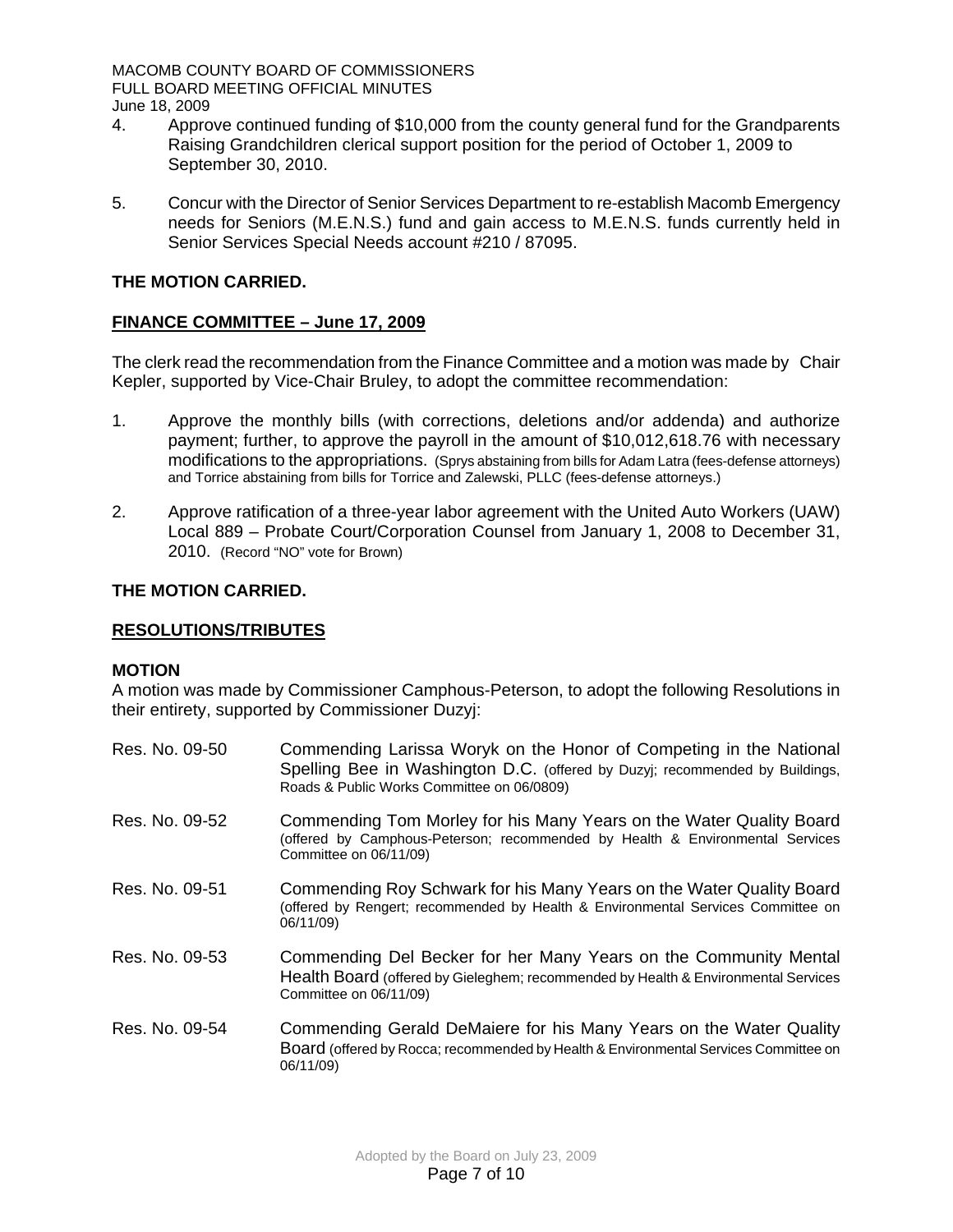| FULL BOARD MEETING OFFICIAL MINUTES<br>June 18, 2009 | MACOMB COUNTY BOARD OF COMMISSIONERS                                                                                                               |
|------------------------------------------------------|----------------------------------------------------------------------------------------------------------------------------------------------------|
| Res. No. 09-56                                       | Honoring Beatrice Teschler on her 100 <sup>th</sup> Birthday (offered by Rengert;<br>recommended by Senior Citizen Services Committee on 06/11/09) |
| Res. No. 09-55                                       | Proclaiming July 8, 2009 as Metro Detroit Youth Day in Macomb County,<br>(offered by Gieleghem; recommended by Finance Committee on 06/17/09)      |
| Res. No. 09-57                                       | Support the GM: Make It In Michigan Campaign, (offered by Gieleghem)                                                                               |

# **THE MOTION CARRIED.**

# **ITEM WAIVED BY TECHNOLOGY & COMMUNICATIONS COMMITTEE CHAIR**

# **MOTION**

A motion was made by Commissioner Doherty, to approve purchase of laptop computer, one Microsoft Office 2007 license, 1 Citrix Xen-App Platinum license, 1 Microsoft Terminal Server user license, 1 Zone Alarm Pro license, 1 Lavasoft Ad-Aware license, 1 USB optical mouse, 1 keyboard for Emergency Preparedness at the Public Health Department at a cost not to exceed \$2,153.14; funding is available in the Public Health – Emergency Preparedness Grant Fund, supported by Commissioner Camphous-Peterson.

# **THE MOTION CARRIED.**

# **APPOINTMENTS:**

### **MOTION**

A motion was made by Commissioner J. Flynn, to approve the appointments in their entirety, supported by Commissioner Rocca. **THE MOTION CARRIED.** 

# **Board Appointment:**

# a)*Community Mental Health Services Board*:

*1 vacancy for unexpired term ending March 31, 2010 1 application received* 

♦ Appointment: Linda Busch

# **Linda Busch was appointed to the Community Mental Health Services Board.**

b)*Solid Waste Planning Committee*: *4 vacancies; 2-year terms starting July 1, 2009 through June 30, 2011 1 application received; 3 vacancies remain (to be appointed when applications are received)* 

# Solid Waste Industry Representative

♦ Appointment: Gary Varisto

# **Gary Varisto was appointed to the Solid Waste Planning Committee.**

### c) *Substance Abuse Advisory Council:*

 *2 vacancies; 3-year terms starting July 1, 2009 through June 30, 2012 2 applications received* 

- ♦ Appointment: Karen Stetson
- ♦ Appointment: Kim Szajna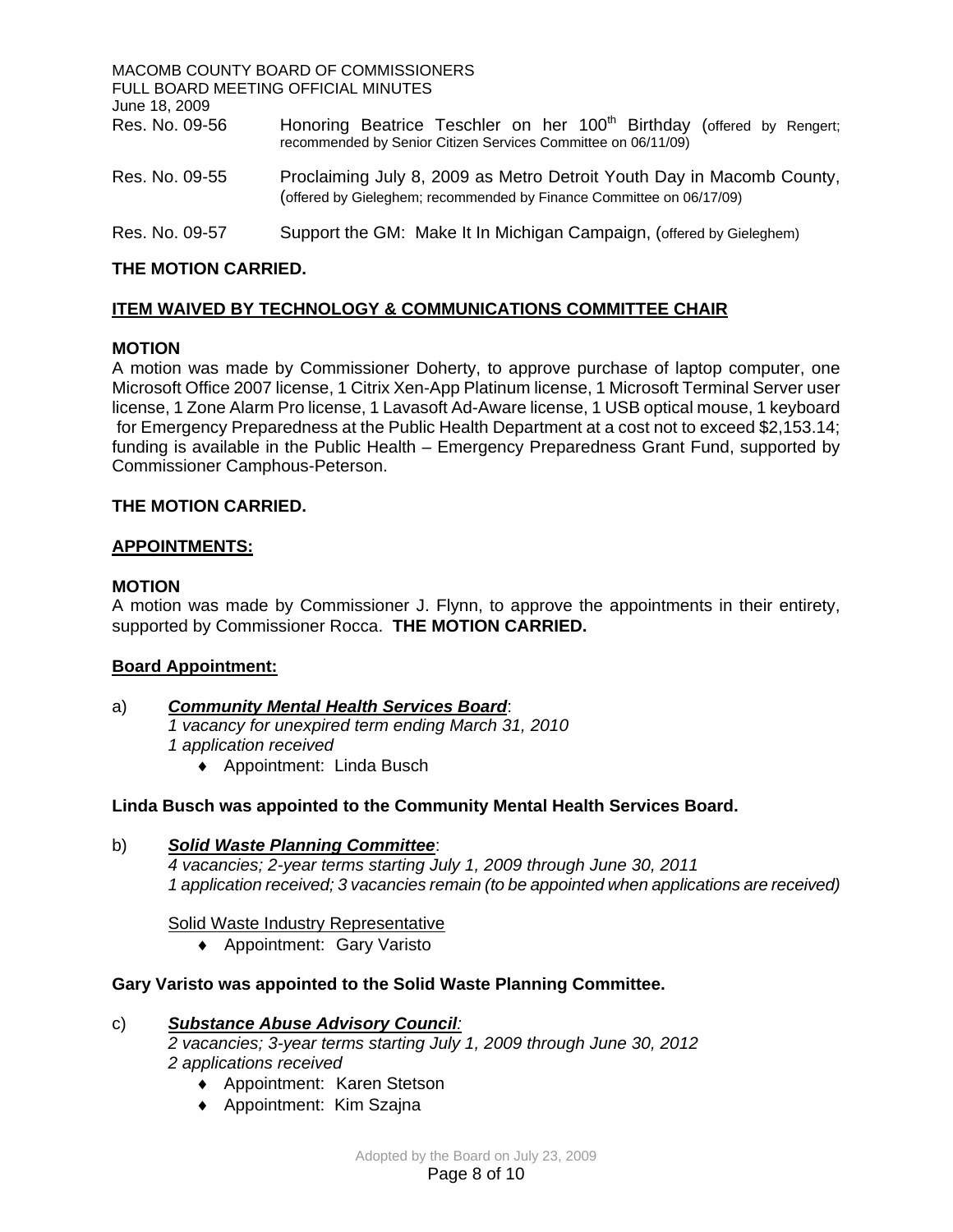# **Karen Stetson and Kim Szajna were appointed to the Substance Abuse Advisory Council.**

### **NEW BUSINESS**

Commissioner Brown spoke regarding SEMCOG appointments.

### **PUBLIC PARTICIPATION**

None

# **ROLL CALL**

|                        |                 |                         | <b>NOT</b>     |
|------------------------|-----------------|-------------------------|----------------|
| <b>NAME</b>            | <b>DISTRICT</b> | <b>PRESENT</b>          | <b>PRESENT</b> |
| Andrey Duzyj           |                 | Χ                       |                |
| Marvin Sauger          | 2               | X                       |                |
| Phillip A. DiMaria     | 3               | X                       |                |
| Toni Moceri            | 4               | X                       |                |
| Susan L. Doherty       | 5               | X                       |                |
| Joan Flynn             | 6               | X                       |                |
| Sue Rocca              | $\overline{7}$  | X                       |                |
| David J. Flynn         | 8               | $\overline{\mathsf{x}}$ |                |
| Robert Mijac           | 9               | X                       |                |
| Ken Lampar             | 10              | $\overline{\mathsf{x}}$ |                |
| Ed Szczepanski         | 11              | $\overline{\mathsf{x}}$ |                |
| James L. Carabelli     | 12              | X                       |                |
| Don Brown              | 13              | X                       |                |
| <b>Brian Brdak</b>     | 14              | $\overline{\mathsf{x}}$ |                |
| Keith Rengert          | 15              | $\overline{\mathsf{x}}$ |                |
| <b>Carey Torrice</b>   | 16              | $\overline{\mathsf{x}}$ |                |
| Ed Bruley              | 17              | X                       |                |
| Dana Camphous-Peterson | 18              | $\overline{\mathsf{x}}$ |                |
| Paul Gieleghem         | 19              | X                       |                |
| Kathleen E. Tocco      | 20              | X                       |                |
| Irene M. Kepler        | 21              | X                       |                |
| Frank Accavitti, Jr.   | 22              | X                       |                |
| William A. Crouchman   | 23              | X                       |                |
| Michael A. Boyle       | $\overline{24}$ | $\overline{\mathsf{x}}$ |                |
| Kathy D. Vosburg       | 25              | $\overline{\mathsf{x}}$ |                |
| Jeffery S. Sprys       | 26              | $\overline{\mathsf{x}}$ |                |

# **ADJOURNMENT**

### **MOTION**

A motion was made by Commissioner Duzyj, to adjourn, supported by Commissioner Torrice. **THE MOTION CARRIED.** 

Chair Gieleghem adjourned the meeting at 7:56 p.m., until the call of the Chair.